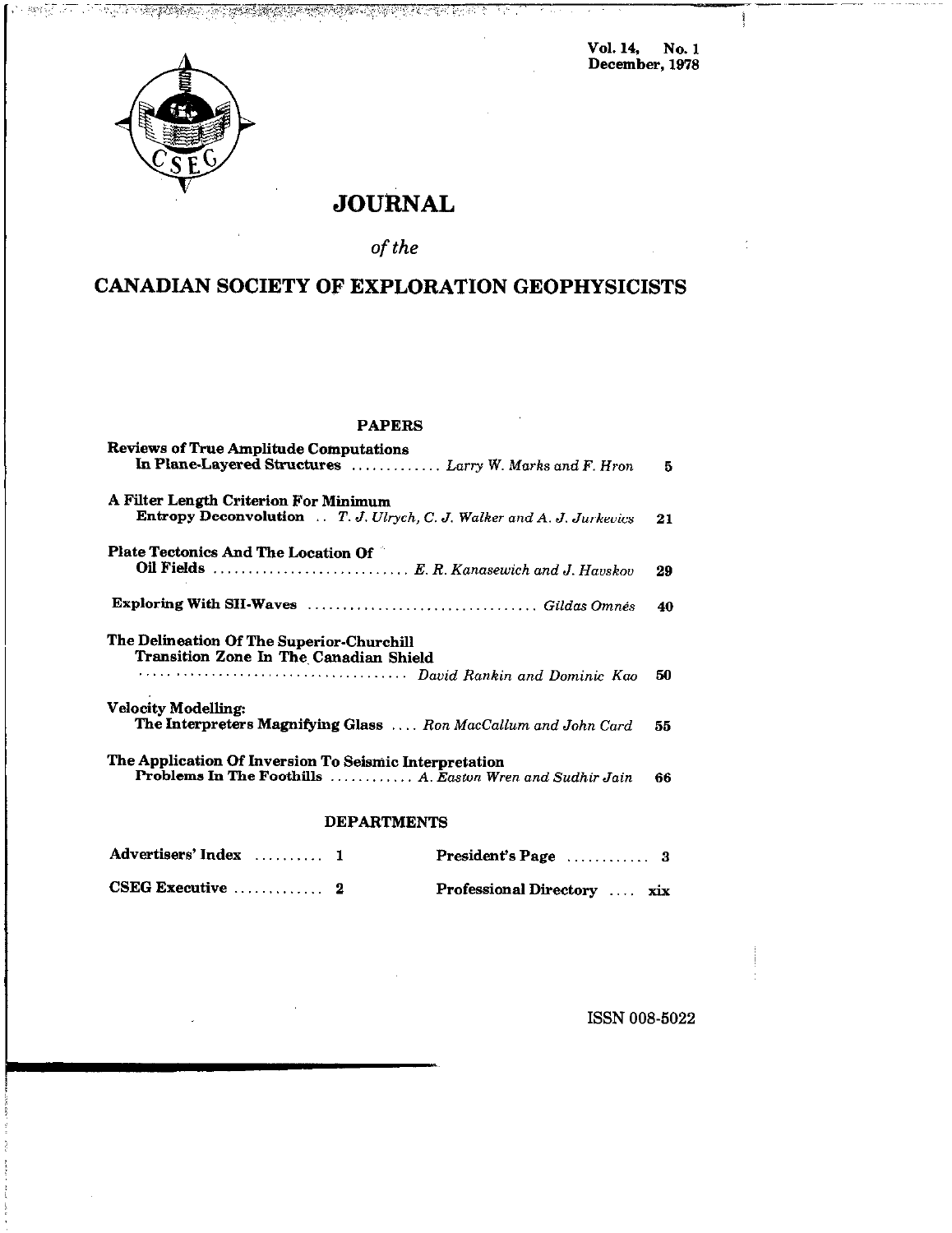

# **JOURNAL OF THE CANADIAN SOCIETY OF EXPLORATION GEOPHYSICISTS**

**VOL. 14, No. 1** December 1978

### **EDITOR**

A. P. Verma, PanCanadian Petroleum Ltd., P.O. Box 2850, Calgary, Alberta T2P 2S5

#### **ASSOCIATE EDITORS**

R. J. Baird Institute of Sedimentary & Petroleum Geology 3303 - 3rd Street N.W. Calgary, Alberta **T2L 2A7** 

T. L. Davis Dept. of Geology Univ. of Calgary Calgary, Alberta T2N 1N4

J. C. den Boer Mobil Oil Canada P.O. Box 800 Calgary, Alberta

E. R. Deutsch Dept. of Physics Memorial Univ. of Newfoundland St. John's, Newfoundland A1B 3X7

E. R. Kanasewich Dept. of Physics Univ. of Alberta Edmonton, Alberta T6G 2J1

R. F. Mereu Dept. of Geophysics Univ. of Western Ontario London, Ontario **N6A 5B7** 

D. Rankin Dept. of Physics Univ. of Alberta Edmonton, Alberta T6G 2J1

T. J. Ulrych Dept. of Geophysics Univ. of British Columbia Vancouver, B.C. **V6T 1W5** 

A. Easton Wren PanCanadian Petroleum Ltd. P.O. Box 2850 Calgary, Alberta

Manuscripts of papers for publication in the Journal should be sent, in triplicate, directly to the Editor. Papers received by the Editor will be deemed property of the C.S.E.G., unless the release of the paper is granted in writing by the Editor.

Instructions for preparation of the manuscript may be found in "Instructions to Authors", Geophysics (Vol. 42, page 209-211).

Short Notes and discussions of the papers published in the Journal are welcome.

Responsibilities for all statements and scientific opinions made in the paper lie with their authors. Only unpublished material should be submitted for publication. The authors are responsible for clearing their papers for publication in the C.S.E.G. Journal from any Society or Journal which may have prior publication rights to the manuscripts.

Reprints can be supplied at cost if ordered prior to publication.

Subscription to the Journal are included in the membership dues. Non-members and organizations should direct their enquiries to the Secretary, C.S.E.G.

Advertisements are welcome. Rates may be obtained by writing to the Business Manager, C.S.E.G.

Previous Issues of Journal are still available. For prices contact the Assistant Secretary, C.S.E.G.

Claims for non-receipt of Journal should be made within three months of publication.

Published by the Canadian Society of Exploration Geophysicists 612 Lougheed Bldg. 604 - 1st Street S.W. Calgary, Alberta T2P 1M7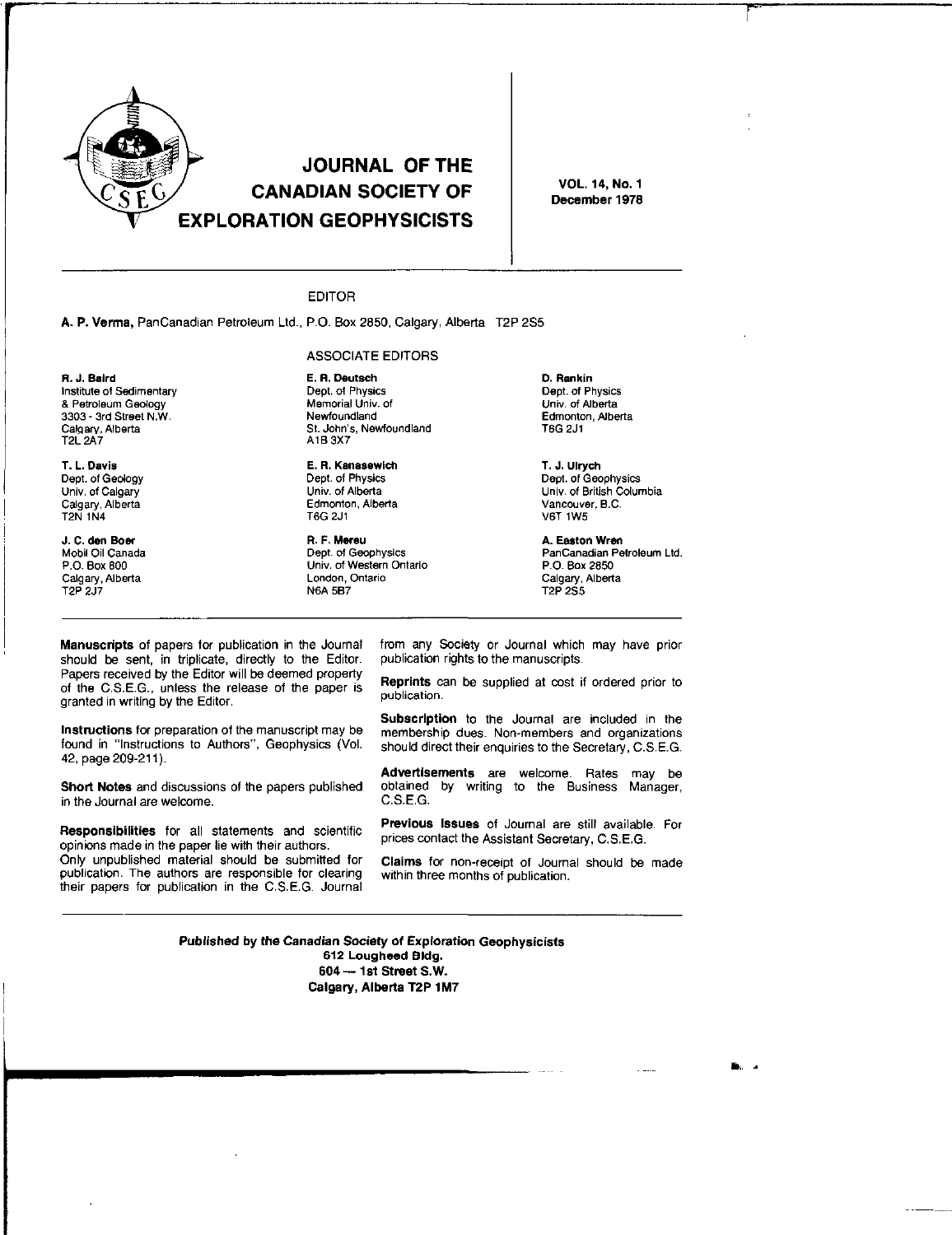### ERRATA

Inspite of our efforts, a number of printing errors still remain in the Journal. The following is a list of errors which have been detected in this issue of the C.S.E.G. Journal (Vol. 14, No. 1, December 1976).

Please make the corrections in your Journal by substituting the following:

Paper by Marks and Hron (Reviews of True Amplitude Computations)

page 17, Appendix A

where 
$$
\mathbf{i} = \sqrt{-1}
$$
. The  $\overline{A}_{n}$  are the amplitude

page 18,

B Phase function of the wave

 $H_{\odot}^{(1)}$  Hankel function of first kind and zeroth order

page 18.

$$
R(X_L) = E(X_L) - D(X_L)S(X_L)
$$
  

$$
S = (X_L^{*2} - X_L^2)^{\frac{1}{2}}
$$
 (B-4)

Paper by Ulrych, Walker and Jurkeuics (A Filter Length Criterion)

page 22,

$$
\frac{\partial v}{\partial f_k} = 0 = \sum_{i} \frac{\partial V_i}{\partial f_k} = \sum_{i} \left( 4V_i u_i^{-1} \sum_{j} y_{ij} \frac{\partial V_{ij}}{\partial f_k} - 4u_i^{-2} \sum_{j} y_{ij}^3 \frac{\partial V_{ij}}{\partial f_k} \right)
$$

Paper by Wren and Jain (Seismic Interpretation in Foothills) pages 69 and 70,

Figures 6 and 8 should be interchanged.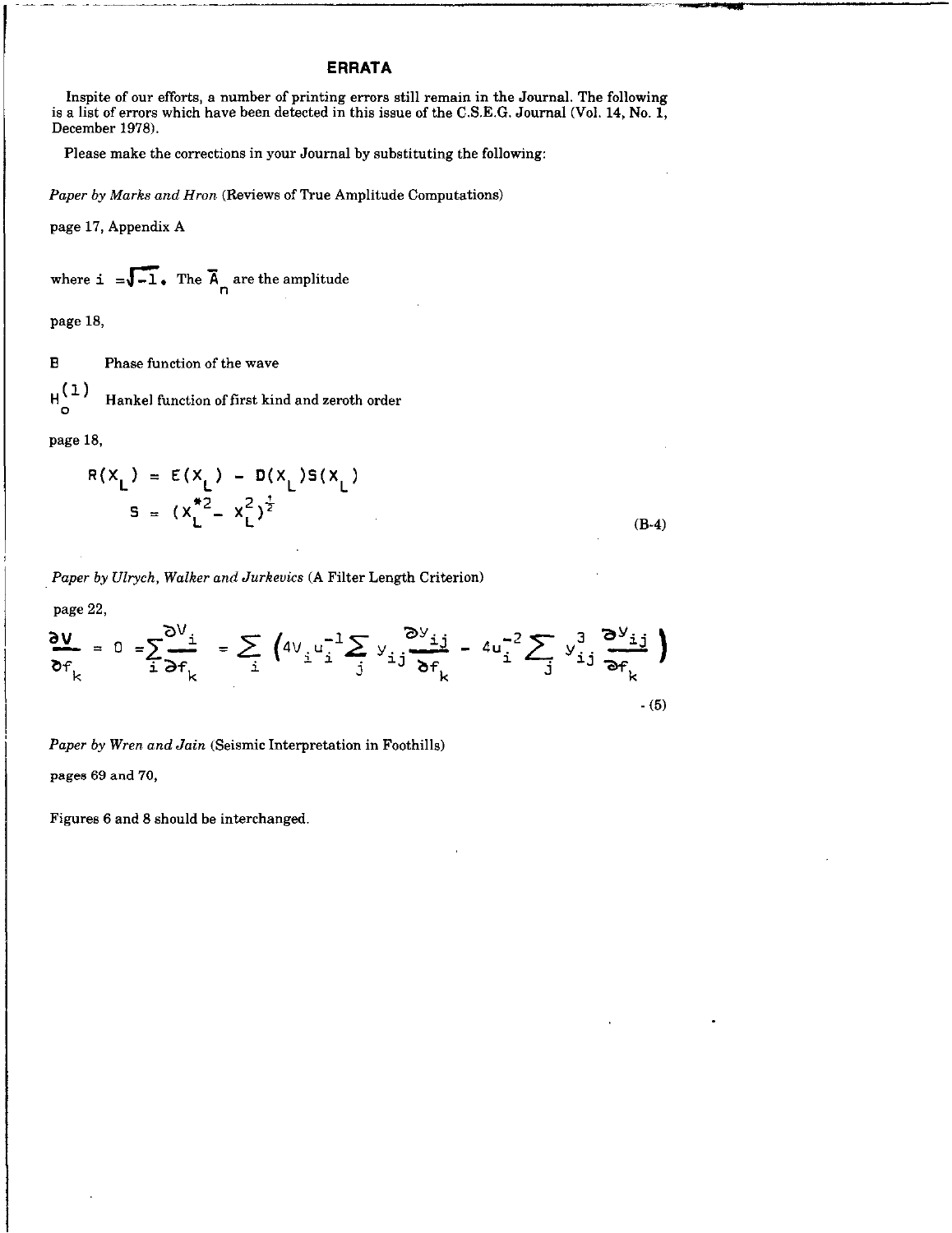## **ADVERTISERS' INDEX**

| Ace Explosives                                        | xxi                  |
|-------------------------------------------------------|----------------------|
| <b>Beaver Geophysical Services</b><br>Company Limited | <b>XXX</b>           |
| Canadian Foremost Limited                             | XV                   |
| Century Geophysical<br>Corporation Of Canada          | v                    |
| Commonwealth<br>Geophysical                           | Back<br>cover        |
| Digitech Limited $\ldots$                             | viii                 |
| E. R. Crain & Assoc.                                  | xvii                 |
| Eureka Exploration Limited                            | xxxii                |
| Explosives Limited                                    | xxiii                |
| Hugh Evans                                            | xxxi                 |
| Geodigit                                              | Inside<br>back cover |
| Geo Seis Limited                                      | xviii                |
| Geo Space Canada Limited.                             | vi                   |
| Geo-X Systems Limited                                 | xxix                 |
| Grant Geophysical                                     | ix                   |
| Indel-Davis Limited                                   | iv                   |
| Jer-Dal Construction<br>$Limited$                     | xxviii               |
| Johnson & Herbert<br>Construction                     | xviii                |
| Kary Data Consultants<br>Limited                      | X                    |
| <b>Kenting Exploration</b><br>Services Limited        | xxvii                |
| Mark Products, Limited                                | xxii                 |
| Marsh Head Construction                               | xviii                |

 $\bar{f}$ 

ţ

 $\sim$ 

| McPhar Geophysics                                                                                             | ij            |
|---------------------------------------------------------------------------------------------------------------|---------------|
| Norcana Geophysical<br>Services Limited  xxxii                                                                |               |
| Nordco Limited                                                                                                | xxxi          |
| Northern Geophysical (1975)                                                                                   | iii           |
| Orhan's Reproductions and<br>Photomapping Limited                                                             | хi            |
| Petroseis Energy Limited                                                                                      | xxxiii        |
| Petty-Ray Geophysical<br>Operations                                                                           | xvi           |
| Professional Directory                                                                                        | xix           |
| Sefel J. & Associates<br>$Limited$                                                                            | xxvi          |
| Seiscan-Delta Limited                                                                                         | xiii          |
| $S e is form Drilling  \dots$                                                                                 | xxxiii        |
| Seismic Service Supply<br>$Limited$                                                                           | vii           |
| Sigma Explorations Limited                                                                                    | <b>XXV</b>    |
| Stac's Data Services Limited                                                                                  | xiv           |
| Statcom Limited                                                                                               | xxxiii        |
| Teknica Resource<br>Development Limited                                                                       | xii           |
| Teledyne Exploration                                                                                          | i             |
| Veritas Seismic Processors<br>Ltd. $\ldots, \ldots, \ldots, \ldots, \ldots$<br>Western Electronics<br>Systems | xxiv<br>xxxii |
| Western Geophysical<br>Company of Canada                                                                      | xxxi          |
| Western Seismic Exchange.                                                                                     | xxix          |

 $\mathbf 1$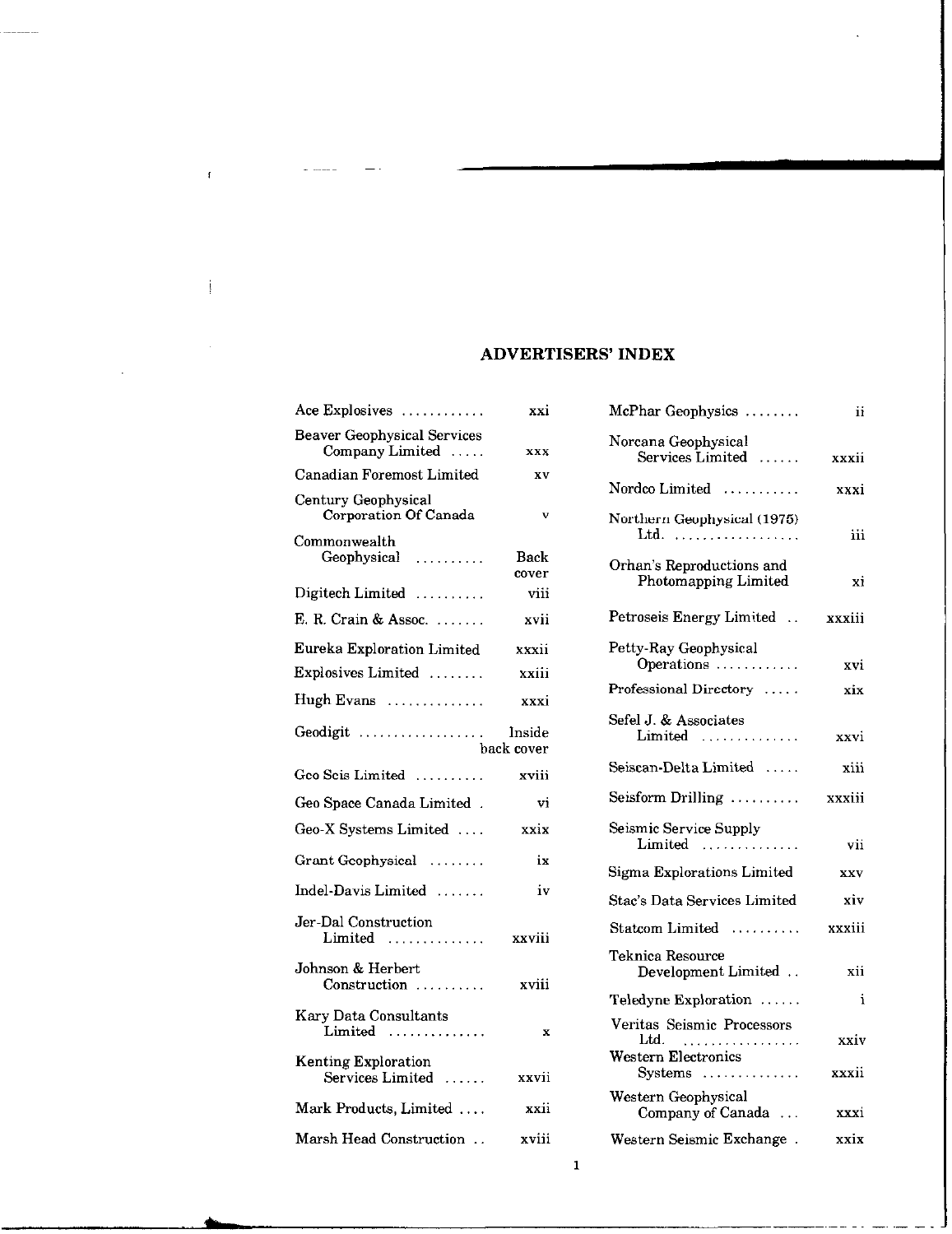## CANADIAN SOCIETY

OF

### EXPLORATION GEOPHYSICISTS

# EXECUTIVE COMMITTEE FOR YEAR ENDING FEBRUARY 1979

| President:               | Earle F. Mahaffy                         |
|--------------------------|------------------------------------------|
| Vice-President:          | P. Denny O'Brien                         |
| Secretary:               | Don T. West                              |
| Treasurer:               | Valerie A. Thomas                        |
| <b>Business Manager:</b> | Jack Setters.                            |
| Past Presidents:         | William D. Evans<br>Richard J. McCaffrey |
| Journal Editor:          | Ambika P. Verma                          |